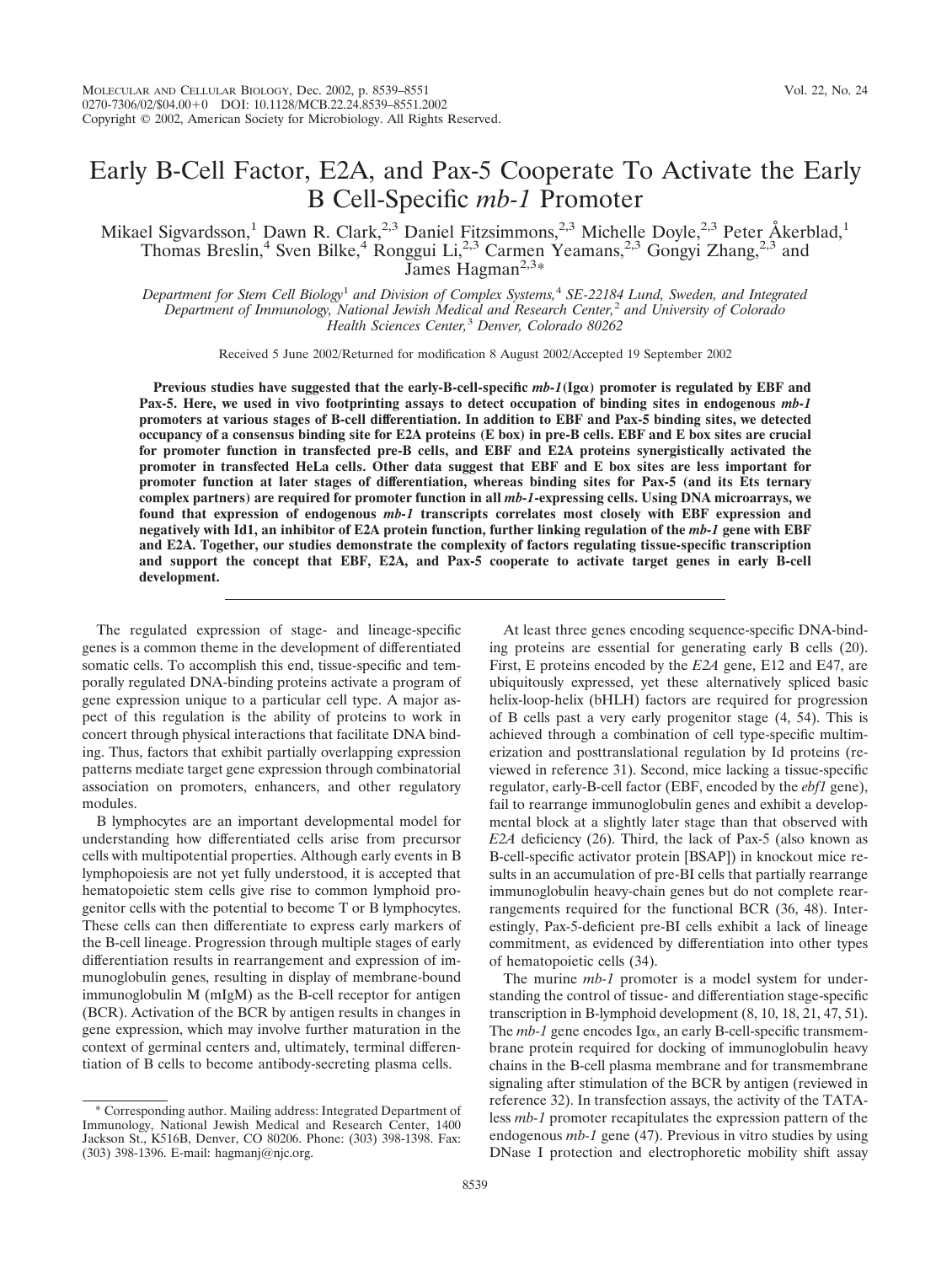(EMSA) identified multiple factor binding sites in the promoter, including two sets of sequences recognized by early B-cell-specific factors: the EBF binding site located between positions  $-178$  and  $-165$  (8, 21), and a site that binds Pax-5 in association with Ets family proteins between positions  $-85$  and  $-66$  (10). Between these sites, other investigators identified an octamer-like site similar to that recognized by the POU domain proteins Oct-1 and Oct-2 (28, 29). Two adjacent sequences just upstream of transcription initiation sites (proximal control region) bind Ets proteins (Ets-1, Ets-2, and PU.1) and Sp1, respectively, in vitro (18, 47). Mutation of each of these sites reduced promoter activity in transfected cells, but the question arises as to whether these sites are bona fide regulatory sites in vivo.

To better understand the roles of regulatory sites of the *mb-1* gene, we footprinted *mb-1* promoters in intact cells (in vivo footprinting) representing different stages of B-cell differentiation. Many of the previously identified factor binding sites, including sequences recognized by EBF, Pax-5:Ets ternary complexes, and Ets proteins (proximal site) in vitro, were selectively protected from chemical modification in intact nuclei. Protection of these sequences was correlated with levels of endogenous *mb-1* gene transcripts and developmental stages of the cells. An extended region near the EBF binding site was protected, including a consensus site that binds *E2A*-encoded proteins in vitro. Transfection studies suggest that sites recognized by EBF and E2A are very important for promoter activity in pre-B cells but are relatively dispensable for activity in pro-B or more mature B cells. Similar to other genes expressed in pre-B cells (e.g.,  $\lambda$ 5 [44]), our data suggest functional cooperation between EBF and E2A proteins on the *mb-1* promoter. Other data suggest that Pax-5:Ets ternary complexes are required for activity in pre-B and mature B cells. We discuss these interactions in the context of B lymphopoiesis and the progression of B-cell differentiation.

### **MATERIALS AND METHODS**

**Cell culture conditions.** All cells were grown in RPMI medium supplemented with 7.5% fetal calf serum, 10 mM HEPES, 2 mM pyruvate, 50  $\mu$ M 2-mercaptoethanol, and 50  $\mu$ g of gentamicin per ml (Life Technologies AB) at 37°C in 5% CO2. Baf1 and Baf2 subclones of Ba/F3 cells were cultured in the presence of 5% WEHI-3 supernatant containing interleukin-3.

**RNA isolation, cDNA synthesis, and quantitative PCR.** Total RNA was prepared by using Trizol (Gibco-BRL). cDNA was prepared by using random hexamers as published previously (24). RNA quantification by "real-time" PCR detection was performed by using the ABI Prism 7700 sequence detection system (Applied Biosystems), and the Stratagene Brilliant core reagent kit (200 nM concentrations of primers and probe, 6 mM  $MgCl<sub>2</sub>$ ) with amplification for 40 cycles at 60°C. All reactions were performed in triplicate. Primers and duallabeled fluorescent probes (Integrated DNA Technologies) for measuring  $\beta$ -actin transcripts were as follows: forward primer, 5'-GACGGCCAAGTCATCAC TATTG; reverse primer, 5'-GAAGGAAGGCTGGAAAAGAGC; and FAM-TAMRA fluorogenic probe, 5-CAACGAGCGGTTCCGATGCCC. For measuring  $mb-1$  transcripts, we used the following: forward primer, 5'-CATCT TGCTGTTCTGTGCAGTG; reverse primer, 5-TTCTCATTTTGCCACCGTT TC; and FAM-TAMRA fluorogenic probe, 5'-TGCCAGGGACGCTGCTGCT ATTC.

All samples were analyzed for control  $\beta$ -actin and *mb-1* expression with 2  $\mu$ l of cDNA (prepared from 200 ng of total RNA). The threshold cycle for expression was determined for each sample and the mean of triplicate tubes calculated. Each sample's  $mb-1$  mean threshold cycle was normalized to its  $\beta$ -actin mean threshold cycle, and expression relative to  $\beta$ -actin was reported as 2 raised to the power of the normalized mean threshold cycle.

**DMS protection and/or LM-PCR (in vivo footprinting).** Methylation of DNA in intact cells and ligation-mediated PCR (LM-PCR) was performed by using the protocols of Ausubel et al. and Garrity and Wold, with modifications suggested by Fernandez et al. (3, 9, 12). Briefly, 1  $\mu$ l of 10% dimethyl sulfate (Aldrich) in ethanol was added to  $10^7$  cells in 1 ml of RPMI 1640 with  $10\%$  serum and incubated for 90 s at 37°C. Quenching of methylation, isolation of genomic DNA, and cleavage with piperidine was performed as previously described. Control methylation and depurination of genomic DNA (Maxam-Gilbert G or  $A + G$ reference ladders) was performed as previously described (17). For LM-PCR of the  $mb-1$  promoter, first-strand synthesis was performed with  $2 \mu g$  of cleaved genomic DNA and  $0.3 \mu$ g of primer 1 to detect sense strand (5'-CATTACCC) AAACAGGCGTATGACAAG) and to detect antisense strand (5-GGATCCT TTCTCAGGGATCAGTGGT) as described previously. Reactions were extended one cycle in a thermal cycler (Eppendorf) by denaturing for 5 min at 95°C, annealing for 30 min (64°C for the sense strand and 62°C for the antisense strand), and extending for 10 min at 76°C. Samples were diluted for ligation with annealed linkers and precipitated as described. Amplification of linker-ligated DNA was performed by using LM-PCR.1 (9) and mb-1 primer (sense strand [5'-ACAAGAAGAGGAGGAGAGGCAGGGCTCT] or antisense strand [5'-T TGAACCACCCTCTCCCCGACC]) with 18 cycles of amplification consisting of 1 min at 95°C for 2 min at 68°C for 3 min at 76°C. Amplification reactions were performed with 0.3 pmol of <sup>32</sup>P-labeled oligonucleotide (sense strand [5'-GGA GGAGAGGCAGGGCTCTGAGGGCTT] and antisense strand [5-GAACCA CCCTCTCCCCGACCCCA]) with three cycles of 95°C for 2 min and 69°C for 10 min at 76°C. Products were fractionated by electrophoresis on 6% denaturing polyacrylamide gels and detected by using a Molecular Dynamics Storm 960 Phosphorimager (Amersham). Histograms of footprinting data were generated by using ImageQuant software (Amersham).

**Plasmid constructs and in vitro mutagenesis.** Plasmids for expression of fulllength EBF or E47, or the E47 DBD (amino acids 407 to 649) in transfected cells were described previously (44). The *mb-1* promoter reporter plasmids were based on the pGL3-basic reporter plasmid (Promega). The wild-type *mb-1* promoter construct was obtained by initially cloning a PCR product spanning the region from  $-186$  to  $+26$  into the *SmaI* site of pGL3-Basic. Point mutations in the *mb-1* promoter were introduced by PCR amplification with mutated sense oligonucleotides to yield either the full-length promoter or the region 3' of the *Nde*I site by using the wild-type *mb-1* promoter pGL3 construct as a template and 5-TCTCCCAGTGAGTCGGTTAGTTTG as antisense primer. Wild-type and mutated 5' oligonucleotides were as follows: wt, 5'-CTAGAGAGAGACTCAA GGGAATTG; M1, 5-CTAGAGAGAGATTCAAGGGAATTG; M2, 5-CTA GAGAGAGACTCAATTGAATTGTGGCCAGC; M3, 5'-CTAGAGAGAGA CTCAAGGGAATTGTTAAGCCCAGGTGCAGG; M4, 5-CTAGAGAGAG ACTCAAGGGAATTGTGGCCAGCCCTGGTGCAGGGCAG; M5, 5-CAC ACATATGGCAAATAAAGGGCCAGGAGTAAGGGCAAATTGAGCCCA TCT; M6, 5'-CACACATATGGCAAATAAAGGGCCAGGAGTAAGGGCC ACTGGAGCCCATCTAAGGCACGGCTGAAC; and M7, 5-CACACATAT GGCAAATAAAGGGCCAGGAGTAAGGGCCACTGGAGCCCATCTCCG GCACGGCTGAACATCAAGTGAGGCGGAG. The distal *mb-1* promoterreporter includes promoter sequences up to the  $NdeI$  site  $(-112)$ . All mutations were verified by sequencing. The TATA control plasmid, including the TATA box of the murine SP6  $V_K$  promoter, was described previously (39).

The plasmid for synthesis of recombinant amino-terminal His-tagged EBF(24- 429) in *Escherichia coli* (see below) was constructed by PCR amplification of pEBF17 (17) by using primers 5'-TGAACGCGGTGCGGACGTGGATGCAG GGC and 5-TCAGACCGAAGTGTTAGCAAGGGCT, followed by ligation into the blunted (Klenow) *Nde*I site of pET15b (Novagen, Madison, Wis.). The plasmid for synthesis of recombinant hamster E47 DNA-binding domain (amino acids 518 to 649) was produced by amplification of E47FD plasmid DNA (44) with primers 5'-ACCATGGCTCCACGCACGCGCACCA and 5'-TCACAGG TGCCCGGGCGGGTT prior to ligation into the Ecl136II site of pBluescript  $KS(+)$ .

**Production of recombinant proteins.** Recombinant EBF (24-429) was produced in *E. coli* Rosetta (DE3) (Novagen). Single colonies were picked from plates of freshly transformed bacteria and inoculated into Luria broth supplemented with carbenicillin (500  $\mu$ g/ml), chloramphenicol (34  $\mu$ g/ml), and 1  $\mu$ M zinc acetate. At an optical density at 600 nm of 0.6, cultures were induced with 1 mM IPTG (isopropyl-β-D-thiogalactopyranoside) for 3 h with subsequent harvest of bacteria by centrifugation. Bacterial pellets were resuspended in ice-cold binding buffer (5 mM imidazole, 500 mM NaCl, 20 mM Tris-HCl [pH 7.9]), mechanically lysed with a French press, and centrifuged for 60 min in a Sorvall SS34 rotor at 15,000 rpm to remove bacterial debris. Soluble EBF(24-429) protein was purified by using a His-Bind chromatography kit (Novagen) according to the manufacturer's instructions. After dialysis into 20 mM Tris-HCl (pH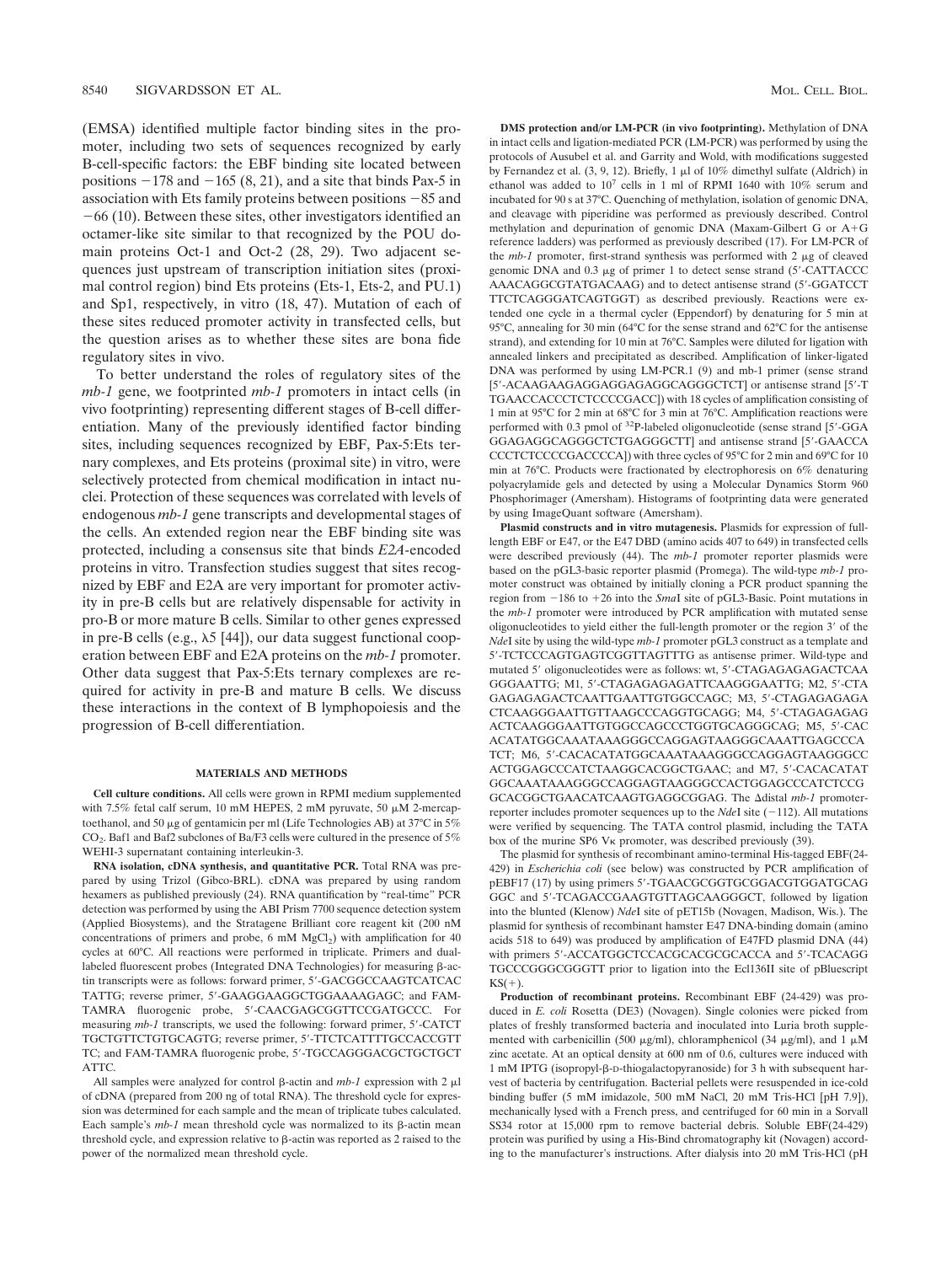8.0), 1 M NaCl, and 5 mM 2-mercaptoethanol, protein was further purified by using Superdex 200 size exclusion chromatography. The protein concentration was determined by the Bradford assay (Bio-Rad). Protein purity was assessed by using 4 to sodium dodecyl sulfate–20% polyacrylamide gel electrophoresis (SDS-PAGE) and Coomassie brilliant blue staining.

The DNA-binding domain of hamster E47 (Pan-1; amino acids 518 to 649) was synthesized by in vitro transcription and translation as described previously (11).

**Nuclear protein extracts and EMSAs.** Preparation of nuclear extracts, preparation of DNA probes, and EMSA were performed according to Fitzsimmons et al. (10) with only slight modifications: electrophoretic mobility shift assay (EMSA) reactions did not include detergents, and nondenaturing gels were prepared with  $0.5 \times$  Tris-borate-EDTA. Pairs of oligonucleotides used for EMSA in Fig. 4 were as follows: murine *mb-1* promoter wild-type distal region (5-TA AAGCCCAGGTGCAGGGCAGTTC and 5-TAGAACTGCCCTGCACCTG GGCTT); *mb-1* promoter mutated distal region (5'-TAAAGCCCTGGTGC AGGGCAGTTC and 5-TAGAACTGCCCTGCACCAGGGCTT); murine immunoglobulin heavy chain  $(\mu)$  enhancer  $\mu$ E5 site (5'-TCGAGATCAGAA CCGGAACACCTGCAGCA and 5-TCGATGCTGCAGGTGTTCCGGTT CTGATC); mutated µE5 site (5'-TCGAGATCAGAACCGGAAAACCTTC AGCA and 5'-TCGATGCTGAAGGTTTTCCGGTTCTGATC); and murine  $\mu$  enhancer  $\mu$ E3 site (5'-TCGAGAAGCAGGTCATGTGGCAGTACT and 5-TCGAAGTACTGCCACATGACCTGCTTC). Antisera used in EMSA supershift experiments (except for the EBF-specific antiserum produced by M. Sigvardsson) were obtained from Santa Cruz Biotechnology. The probe in Fig. 6 was comprised of the oligonucleotides 5'-CTAGAGAGAGACTCAA GGGAATTGTGGCCAGCCCAGGTGCAGGGCA and 5-CTAGTGCCCT GCACCTGGGCTGGCCACAATTCCCTTGAGTCTCTCT.

EMSA in Fig. 5 was performed by using nuclear proteins prepared by the method of Schreiber et al. (41). The oligonucleotides used for EMSAs were as follows: OCT sense (5-TTCATTGATTTGCATCGCATGAGACGCTAACAT CGTACGTTC) and antisense (5-GAACGTACGATGTTAGCGTCTCATGC GATGCAAATCAATGAA), EBF sense (5-GAGAGAGACTCAAGGGAAT TGTGG) and antisense (5'-CCACAATTCCCTTGAGTCTCTCTC),  $\mu$ E5 (E2A) sense (5-GGCCAGAACACCTGCAGACG) and antisense (5-CGTCT GCAGGTGTTCTGGCC) and *CD19* (Pax-5) sense (5'-GCAGACACCCATGG TTGAGTGCCCTCCAGG) and antisense (5-CCTGGAGGGCACTCAACCA TGGGTGTCTGC).

**Transient transfections and luciferase assays.** Lymphoid cells were transiently transfected as previously described (44). For HeLa cell transfections, 500,000 cells were transfected with Lipofectin (Life Technologies) according to the manufacturer's instructions. Cells were harvested after 40 h, and protein extracts were analyzed by using the dual luciferase assay kit (Promega).

**Western blot detection of proteins.** Western analysis was performed as previously described (44). Pax-5, E2A, and EBF-specific antibodies were obtained from Santa Cruz Biotechnology. Detection of the secondary antibody was obtained by using the ECL system (Amersham).

**DNA microarray analysis.** Affymetrix analysis was performed with biotinlabeled cRNA obtained by in vitro transcription from double-stranded cDNA from the indicated cell lines. Then,  $15 \mu g$  of cRNA was hybridized to Affymetrix murine genome U74Av2 microarrays (interrogating 12,000 genes and expressed sequence tags) in an Affymetrix GeneChip hybridization oven 320, developed by the addition of fluorescein isothiocyanate-avidin, and washed by using an Affymetrix GeneChip Fluidics Station 400. Detection was performed by using an HP gene array scanner at  $\times 100$ . All measurements were normalized to zero mean and unity variance. Standard Pearson correlation coefficients were determined for data obtained from 12 different measurements. Calculations were carried out by using the *R* statistical computing package (ref http://www.r -project.org/).

## **RESULTS**

**Expression of the** *mb-1* **gene is modulated during B-cell development.** Prior to identifying sequences that regulate *mb-1* promoter function in vivo, we quantitated levels of *mb-1* transcripts in murine cell lines representing various stages of B-cell development with a sensitive "real-time" PCR assay. For each cell line, total RNA was converted to cDNA for quantitative PCR analysis by using *mb-1* gene-specific primers. All determinations were normalized to levels of  $\beta$ -actin transcripts. The analysis (Table 1) showed that all of the cell lines express

|                                    | TABLE 1. Quantitative (real-time) PCR analysis of <i>mb-1</i> |  |
|------------------------------------|---------------------------------------------------------------|--|
| transcripts in murine B-cell lines |                                                               |  |

| Cell line           | Developmental<br>stage <sup><math>a</math></sup> | Immunoglobulin<br>gene status <sup>b</sup> | Relative concn<br>of $mb-1$<br>transcripts <sup><math>c</math></sup> |
|---------------------|--------------------------------------------------|--------------------------------------------|----------------------------------------------------------------------|
| Ba/F3               | $Pro-B$                                          | All GL                                     | $2.4 \pm 0.3$                                                        |
| 40 <sub>E1</sub>    | Pre-B                                            | $\mu$ , GL                                 | $471.1 \pm 0.1$                                                      |
| 18-81               | Pre-B                                            | $\mu$ , GL                                 | $245.6 \pm 0.3$                                                      |
| 70Z/3               | Pre-B                                            | $\mu$ , κ <sup>d</sup>                     | $215.3 \pm 0.2$                                                      |
| $70Z/3 + LPSe$      | Pre-B                                            | μ, κ                                       | $99.0 \pm 0.2$                                                       |
| <b>WEHI-231</b>     | $Imm-B$                                          | μ, κ                                       | $233.9 \pm 0.1$                                                      |
| M <sub>12.4.1</sub> | Mature                                           | $\gamma$ , $\kappa$                        | $199.5 \pm 0.2$                                                      |
| A20                 | Mature (GC)                                      | $\gamma$ , $\kappa$                        | $22.5 \pm 0.2$                                                       |
| K46                 | Mature (GC)                                      | $\gamma$ , $\kappa$                        | $61.8 \pm 0.2$                                                       |
| $CH12-IgM+$         | $\text{Mature}^f$                                | μ, κ                                       | $156.5 \pm 0.6$                                                      |
| $CH12-IgA+$         | Mature                                           | $\alpha$ , $\kappa$                        | $113.8 \pm 0.1$                                                      |
| S <sub>194</sub>    | Plasma cell                                      | $\alpha$ , $\kappa$                        | $1.0 \pm 0.3$                                                        |
| J558L               | Plasma cell                                      | $α^g$ , λ                                  | $4.2 \pm 0.2$                                                        |

*<sup>a</sup>* ImmB, immature or naive B cell; GC, germinal center.

 $^{b}$  GL, germ line or unrearranged genes. Expression of heavy-chain ( $\mu$ ,  $\gamma$ , or  $\alpha$ ) and light-chain (GL,  $\kappa$ , or  $\lambda$ ) gene is indicated (1, 7, 24, 25, 38, 42, 50, and 52). *c* Fold increase versus S194 cells.

 $\frac{d}{dx}$  genes in 70Z/3 cells are only expressed after incubation of cells with bacterial lipopolysaccharide. *<sup>e</sup>* LPS, lipopolysaccharide.

 $f$  CH12 cells undergo heavy-chain class switching in culture to express IgA ( $\alpha$ chains). The IgM<sup>+</sup> and IgA<sup>+</sup> populations were derived by staining and sorted to enrich for the cell surface isotypes.

<sup>g</sup> Heavy-chain genes are deleted in these cells.

significant levels of *mb-1* transcripts, with the exceptions of Ba/F3 pro-B cells and terminally differentiated S194 and J558L plasmacytoma/myeloma cells, which had nearly undetectable levels of transcripts. In cell lines representing pre-B cells and intermediate stages of differentiation, levels of transcripts varied over a wide range but were similar between cells at similar stages of development. Abelson virus-transformed pre-B cell lines  $40E1$  and  $18-81$ , immature  $(IgM^+)$  B-cell lymphoma (WEHI-231), and a more mature  $(IgG^+)$  B-cell lymphoma (M12.4.1) expressed high levels of transcripts (ranging from 471.1- to 199.5-fold greater than S194 cells). Treatment of 70Z/3 pre-B cells with bacterial lipopolysaccharide, which activates Ig $\kappa$  transcription in these cells (42), decreased expression by one-half, but levels remained high relative to terminally differentiated cells. In contrast, B lymphoma cells with a germinal center B-cell-like phenotype (A20 and K46 [7]) expressed much lower levels (22.5- to 61.8-fold) of *mb-1* transcripts, suggesting changes in the binding of factors to *mb-1* gene regulatory elements at this stage of development. Intermediate levels of transcripts were detected in CH12 cells, which decreased somewhat after spontaneous immunoglobulin heavy-chain class switching from IgM- to IgA-expressing cells (156.5 to 113.8-fold). The data suggest that *mb-1* transcription is modulated at different stages of B-cell development.

**In vivo footprinting detects occupancy of** *mb-1* **promoters by multiple factors.** Detection of different levels of *mb-1* transcripts in the cell lines suggests that promoter function is modulated by *trans*-acting factors in a stage-specific fashion during cell differentiation. To identify how occupancy of factor binding sites changes at various stages of differentiation, we performed in vivo footprinting assays on the cell lines shown in Table 1. Figures 1 and 2 show patterns of guanine cleavage after DMS modification and detection by using LM-PCR. In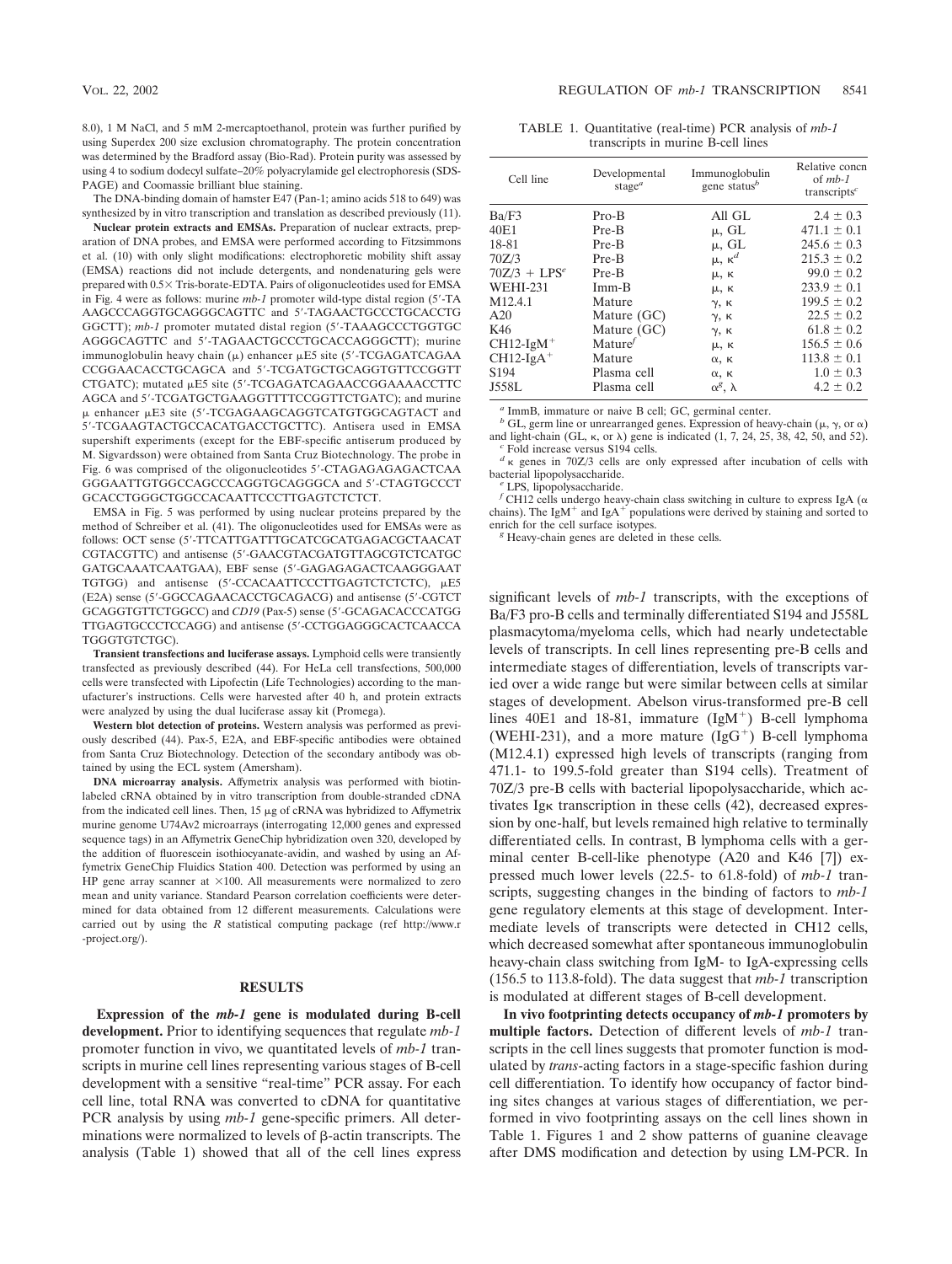each experiment, patterns obtained from intact viable cells were compared with naked DNA methylated in vitro. A ladder of guanine and adenine cleavage was electrophoresed in parallel to provide reference markers. To quantitate differences observed between cell samples, we prepared histograms of footprinting data from four representative cell lines (Ba/F3, 18-81, A20, and S194) and control DNA by using a Molecular Dynamics Phosphorimager and ImageQuant software.

First, we used the in vivo footprinting assay to detect protected regions on the sense strand of the *mb-1* promoter between  $-197$  and  $-39$  (Fig. 1A). Histograms of representative data are shown in Fig. 1B. Patterns of bands detected by using DNA obtained from nonexpressing Ba/F3, S194, and J558L cells (lanes 1, 12, and 13) were indistinguishable from that generated with control DNA (lane 14), suggesting that *mb-1* promoters are not occupied by regulatory proteins in these cells, or that occupancy is not stable in a significant fraction of cells. In contrast, evidence of protected sequences was obtained in pre-B, immature B, and more mature cells in three distinct regions of the distal promoter sense strand (SPR1, -2, and -3). Protection of guanines between  $-170$  to  $-140$  was observed in each of the pre-B cell lines (lanes 2 to 5), in WEHI-231 and M12.4.1 cells (lanes 6 and 7), and in CH12 IgM<sup>+</sup> cells (lane 10). A slight diminution of protection was observed in CH12 IgA<sup>+</sup> cells, which have undergone IgH class switching (lane 11). Weak protection (50% relative to Ba/F3) over this region was observed in cells with germinal center B-cell phenotypes, A20 and K46 (lanes 8 and 9).

Electrophoresis of samples for an extended period (Fig. 1C and D) resolved details of protection of guanine residues at  $-170$ ,  $-169$ , and  $-168$  in 40E1 pre-B cells (lane 2). Protected bases include predicted contacts within one of the two half sites recognized by EBF (5-AGACTCAAGGGAAT) in vitro (17, 19). Unexpectedly, additional protected regions, including two protected guanines at  $-163$  and  $-161$  (SPR2), and  $-151$ ,  $-150$ , and (to a lesser degree)  $-148$  (SPR3) were detected that had not been identified previously as factor binding sites. Further downstream, strongly enhanced modification (hypersensitivity) of the guanine at  $-140$  was detected. Overall, the patterns suggest binding of the promoter by EBF and additional factors at downstream sites in early B cells.

Evidence was obtained for factor binding to two other regions of the promoter sense strand in vivo. A single base at  $-86$ , which corresponds to a guanine adjacent to the base pair contacted by Ser133 of Pax-5 in the Pax-5:Ets-1 crystal structure (13), is hypersensitive to cleavage in all cell lines expressing high levels of *mb-1* transcripts (Fig. 1A and B). Diminished but significant hypersensitivity of this base was detected in A20 (Fig. 1B) and K46 lymphoma cells. In all *mb-1*-expressing cells, strong protection was observed at  $-53$  (and less at  $-52$ ) within the Ets protein binding site of the basal control region of the promoter. Protection of these sites was not detected in Ba/F3, S194, or J558L cells. Interestingly, although previously shown to be functionally important in transfection assays (47), protection of the Sp1 binding site identified adjacent the proximal Ets site was not detected. Also, protection of bases  $-111/-110$ within the sequence 5'-ATGGCAAAT, which was reported to be a low affinity binding site for Oct-2 in vitro, was not observed in any of the cell lines (28).

Figure 2A and B show in vivo footprinting and histograms of



FIG. 1. In vivo footprinting analysis of the *mb-1* promoter sense strand. Cell lines indicated at top were treated with DMS and cleaved with piperidine prior to amplification of *mb-1* promoter sense strand cleavage products by using ligation-mediated PCR. (A) Protection and cleavage of sense strand between  $-39$  and  $-197$ . Protected regions and approximate locations of factor binding sites are indicated at right. SPR sense strand protected region. (B) Histograms of cleavage products detected in panel A. Histograms shown for lanes 1 (Ba/F3), 3 (18-81), 8 (A20), 12 (S194), and 14 (J558L naked DNA) were prepared by using ImageQuant software (Molecular Dynamics). All plots are shown to the same scale. Significant differences between peak intensities are highlighted. Factor binding sites and/or sense strand protected regions are indicated above. Note reduced signals at EBF/SPR1, SPR2, and SPR3 sites only in 18-81 cells. Hypersensitivity at  $-86$  is detected in 18-81 and A20 cells. Proximal Ets site  $(-53/-52)$  is protected in 18-81, less so in A20 cells. (C) Protection and cleavage products of sense strand between  $-123$  and  $-197$ . (D) Histograms of cleavage products detected in panel C. Histograms are shown for lanes 2, 3, and 4.

the antisense strand between  $-97$  and  $-188$ . Again, patterns obtained from Ba/F3, S194, and J558L cells are nearly identical with the pattern obtained from methylation of naked DNA in vitro (lanes 2, 13, and 14). In contrast, pre-B cells (lanes 3 to 6), immature B cells (lane 7), and more mature B cells (lanes 8, 11, and 12) showed strong protection of the guanine at  $-173$ (antisense strand protected region 1 [APR1]) within the upstream half site contacted by EBF (5'-GAGTCT [17]). Protection of these regions was lacking in A20 and K46 cells (lanes 9 and 10). We conclude that EBF sites are occupied in pre-B cells, but EBF sites are not occupied in cells representing later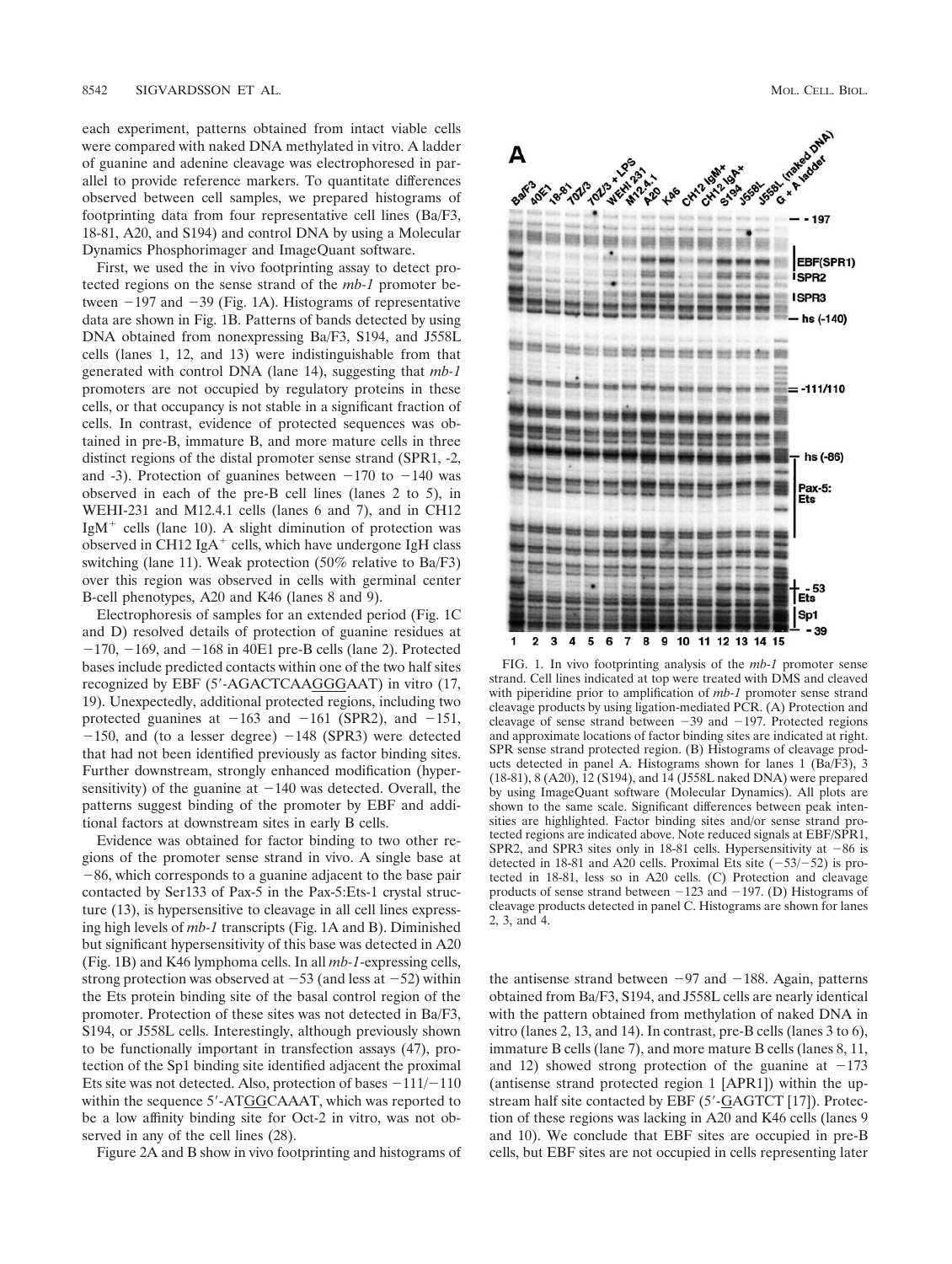

stages of development. Protection of the guanine at  $-153$ (APR2) and enhancement of the adjacent guanine at  $-152$  was detected in all cells expressing high levels of *mb-1* transcripts, was less pronounced in CH12 cells, and was not detected in A20 and K46 lymphoma cells. Weak protection of the guanine at  $-147$  (APR3) was also detected. Protection of guanines within APR1, APR2, and APR3 was detected coordinately. Thus, similar to data from the sense strand, the data support binding of EBF to the promoter in cells that express high levels of *mb-1* transcripts (e.g., 18-81), but not in cells expressing only low (e.g., A20) or absent levels of transcripts (e.g., S194).

A complex pattern of protection and hypersensitivity was detected within the region encompassing binding sites for Pax-5:Ets ternary complexes (Fig. 2C and D). Similar patterns of protection were evident in pre-B cells, WEHI-231, and M12.4.1, and to a lesser degree CH12 cells. As with the hypersensitive base at  $-86$  on the sense strand, A20 (and K46 [data not shown]) exhibited reduced, but significant protection of the Pax-5:Ets binding site on the antisense strand (Fig. 2D). Patterns included protection of the guanine at  $-85$ , which is a

contact for Ser133 within the Pax-5 carboxy-terminal subdomain (13), and of the guanine at  $-84$ , which reflects contacts made on either side by Ser133 and Arg137. Protection of the guanine at  $-83$  was weakly detected. Enhanced methylation of the guanine at  $-74$ , which is present within a region of the phosphodiester backbone contacted by the linker connecting the amino- and carboxy-terminal subdomains of Pax-5, correlates with protection of flanking bases. The guanine at  $-71$ , although less reactive with DMS overall, was protected in *mb-1*-expressing cells. This base, which is contacted by His62 in the crystal structure, is a key contact for DNA binding by Pax-5 (51). Very strong protection observed at guanines at  $-68/-69$ corresponds to the GGA core recognized by Ets partners of Pax-5. Protection of these two bases was detected coordinately with protection and/or enhancement at known Pax-5 contacts. Therefore, as predicted by in vitro studies, Pax-5 and Ets binding sites are occupied in concert in vivo. Protection was not observed over the entire Pax-5:Ets ternary complex site in nonexpressing Ba/F3, S194, or J558L cells. In accord with data from the sense strand, protection of the single guanine within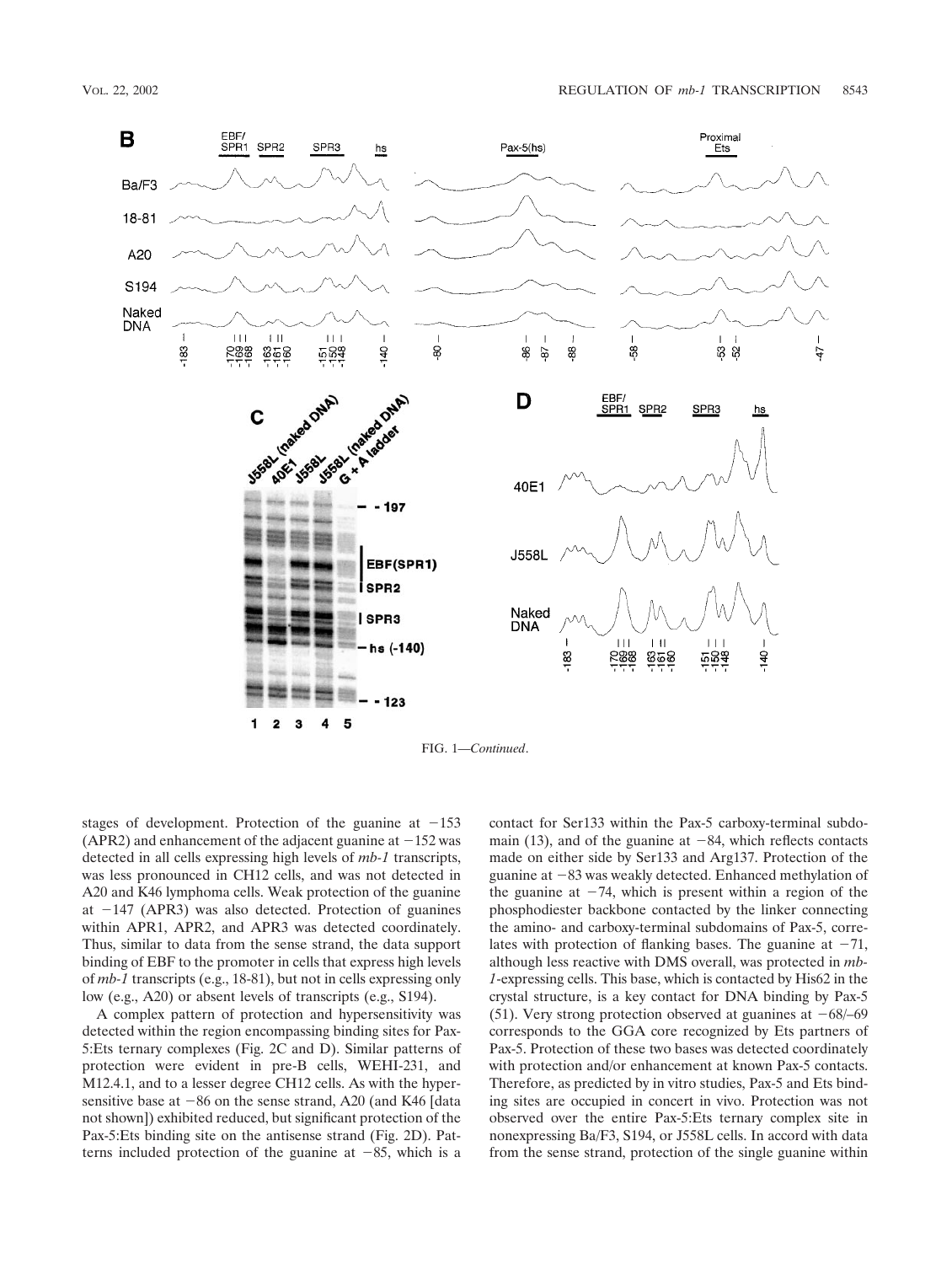ONA

Pax-5:Ets

 $-109$ 

122

Pax-5

 $$48$ 



FIG. 2. In vivo footprinting analysis of the *mb-1* promoter antisense strand. Cell lines indicated at top were treated with DMS and cleaved with piperidine prior to amplification of *mb-1* promoter antisense strand cleavage products by using ligation-mediated PCR (see Materials and Methods). (A) Protection and cleavage of antisense strand between  $-188$  and  $-97$ . Protected regions and approximate locations of factor binding sites are indicated at right. APR antisense strand protected region. (B) Histograms of cleavage products detected in panel A. See Fig. 1B for details. Histograms are shown for lanes 2, 4, 9, 13, and 15. Note reduced signals in 18-81 cells at EBF/APR1, APR2, and APR3. (C) Protection and cleavage products of antisense strand between  $-122$  and  $-48$ . Guanines discussed in the text are indicated at left. The guanine at  $-74$  is hypersensitive to DMS modification in *mb-1-*expressing cells. (D) Histograms of cleavage products detected in panel C. Histograms are shown for lanes 2, 4, 9, 13, and 15. The bipartite paired domain of Pax-5 makes two sets of contacts.

the proposed Oct-2 binding site  $(-109)$  was not detected in any of the cell lines. Evidence for binding by Pax-5:Ets ternary complexes was obtained in all cells expressing *mb-1* transcripts. We could not confirm binding of the promoter by Oct proteins in vivo.

**SPR3 and APR2/3 comprise an E box.** Nucleotide sequences within the newly identified protected regions of the promoter did not suggest the identity(ies) of protein(s) that interact with SPR2, however, the region including SPR3, APR2, and APR3 (5-CCAGGTGC) includes a consensus binding site (E box)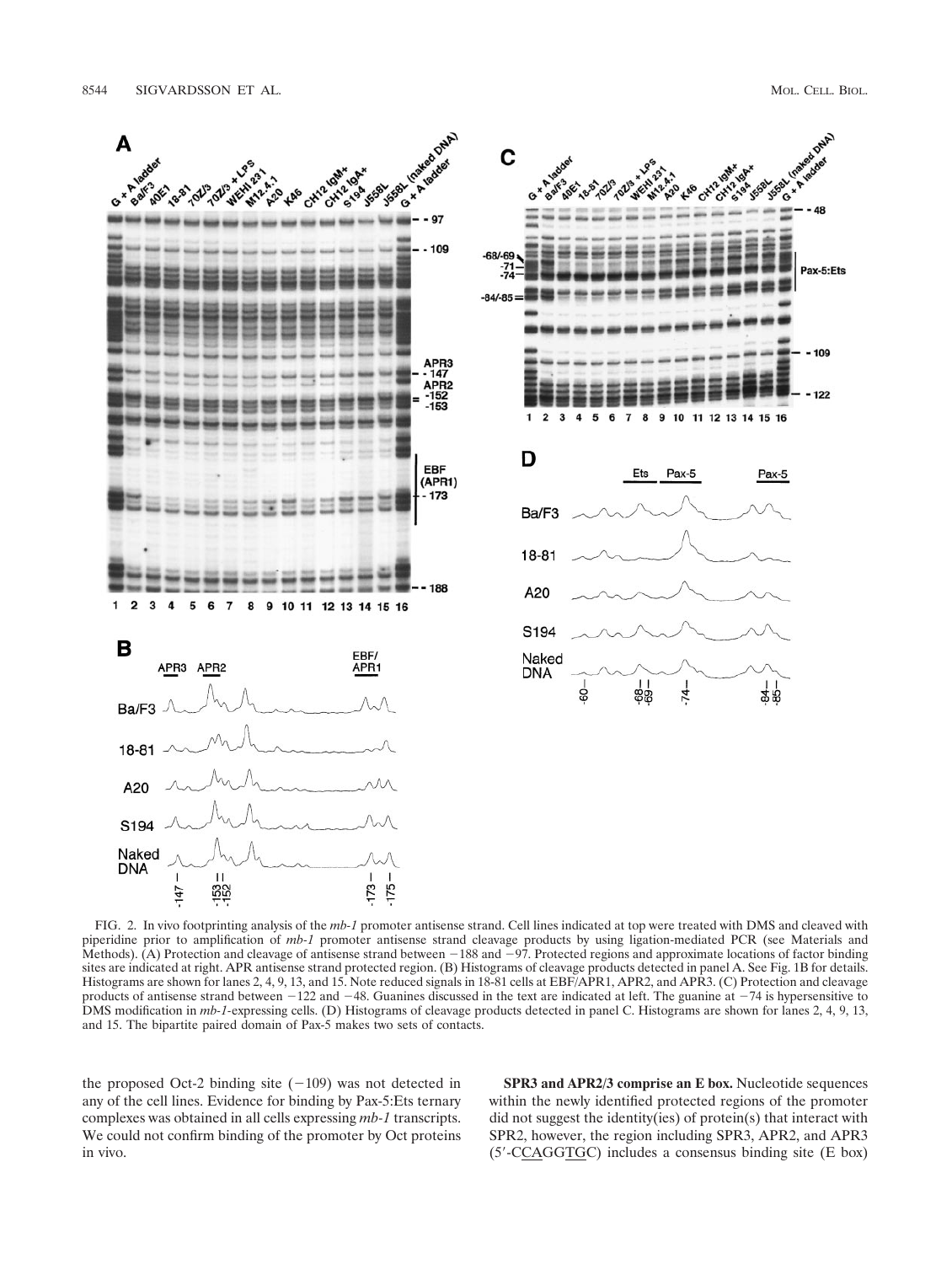

FIG. 3. Specific binding of nuclear extract and recombinant E2A proteins to an *mb-1* promoter distal region  $(-136$  to  $-157)$  probe in vitro. All complexes were detected by using a Molecular Dynamics PhosphorImager. (A) Binding of B-cell nuclear extract proteins to the *mb-1* distal region is specifically inhibited by wild type, but not mutated *mb-1* promoter sequences. EMSA was performed by incubating  $2 \mu$ g of crude 40E1 pre-B-cell nuclear protein with the promoter probe in the presence of increasing amounts of unlabeled double-stranded oligonucleotides as shown prior to fractionation on a nondenaturing polyacrylamide gel. Mutated (mut) competitors have a single base change in the E2A consensus site (5-CAGGTG to 5-CTGGTG). (B) E2A-specific antisera supershift *mb-1* promoter distal region complexes. EMSA was performed as in panel A, except that specific antisera were included (at 1:50 final dilution) during binding reactions.

recognized by basic helix-loop-helix proteins (5-CANNTG). More specifically, the sequence 5'-CAGGTG matches the binding sites identified for the *E2A* gene-encoded E proteins, which bind this sequence either as E47-E47 homodimers or as E47-E12 heterodimers (6, 49). To identify proteins that bind this site, we performed EMSA by using crude nuclear extract proteins from 40E1 pre-B cells and a 32P-labeled doublestranded oligonucleotide probe comprising  $-157$  to  $-137$  of the wild-type *mb-1* promoter. As shown in Fig. 3A, a single low-mobility band was detected. The specificity of complex formation was demonstrated by inhibiting binding with increasing amounts of unlabeled wild-type oligonucleotides (lanes 3 to 5) but not mutated oligonucleotides (lanes 6 to 8 [5'-CAGGTG] is changed to [5'-CTGGTG]). Proteins in the complexes were further identified by competition with oligonucleotides comprising the  $E$ 5 site of the murine immunoglobulin heavy-chain enhancer (lanes 9 to 11), which includes an E2A binding site (22, 33). Similar to the *mb-1* sequence, mutation of a single base pair of the consensus site blocked competition in vitro (lanes 12 to 14). Assembly of complexes was not inhibited by 1,000-fold excess oligonucleotides comprising the heavy-chain enhancer  $\mu$ E3 E box, which binds related bHLH proteins (TFE3), but not E2A proteins (5).

The presence of E47 and/or E12 in these complexes was confirmed by the addition of specific antisera to binding reactions prior to EMSA (Fig. 3B). Antisera generated against common epitopes in E12 and E47 (Yae; lane 6), or specific for E12 (lane 7) or E47 (lane 8) further retarded migration of the specific complexes. In contrast, no effect was seen in the presence of preimmune antisera, with specific antibodies raised against AML1 (lane 4), EBF (lane 5), other proteins that bind E boxes including TFE3, USF1, and ZEB (lanes 9, 10, and 12), or MEF2. No reactivity was detected by using antisera raised against cMyc, Pax-5, PU.1, or Ets-1 (data not shown). We conclude that the complexes are comprised of E47 and/or E12, but the significant cross-reactivity of the antisera employed here prevents a more definite identification of these proteins.

E47 and E12 are likely components of *mb-1* promoter complexes, but we did not determine whether E2A proteins bind the promoter independently of other proteins. To answer this question, we performed EMSA by using in vitro-translated recombinant E47 (hamster Pan-1) DNA-binding domain (E47- DBD; amino acids 518 to 649) proteins as in Fig. 3A. Specific binding and competition detected was very similar to that detected by using pre-B-cell nuclear extracts (Fig. 3C). Thus, we conclude that the *mb-1* promoter includes a target site for E2A proteins.

**Functional requirements for factor binding sites.** The in vivo footprinting data (summarized in Fig. 4A) suggest that the *mb-1* promoter is differentially occupied at different stages of development. To determine the relative contributions of factor binding sites for *mb-1* promoter transcription, we quantitated

<sup>(</sup>C) Binding of recombinant E47 to the *mb-1* promoter distal region. Hamster E47 (Pan-1) DNA-binding domain (residues 518 to 649) was synthesized by translating synthetic RNA in vitro by using reticulocyte lysates. Binding reactions were performed with 2-µl lysates as shown. "No RNA" indicates unprogrammed lysate. DNA competitors and concentrations are identical to those used in panel A.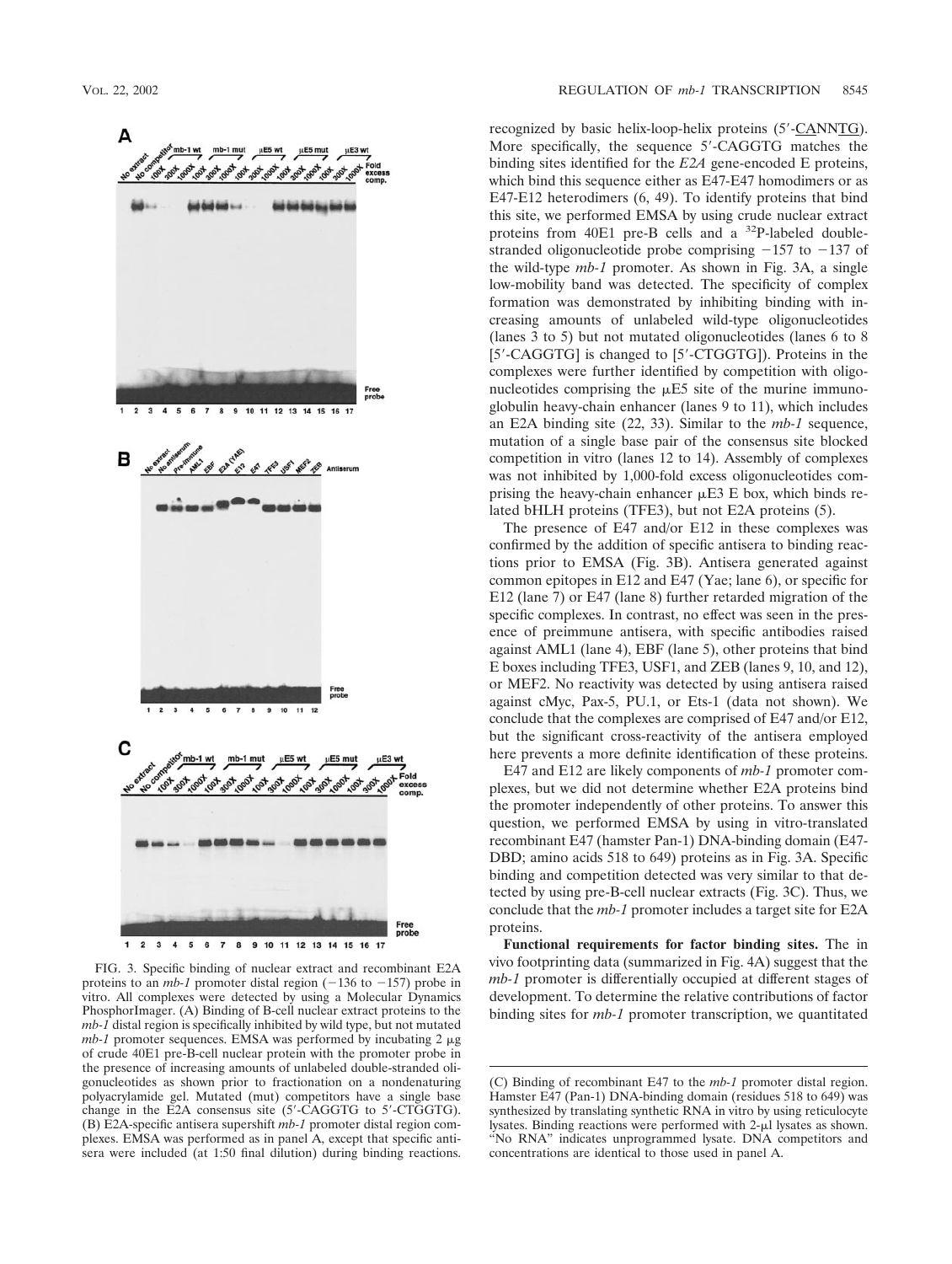

FIG. 4. Protection of sequences from DMS in footprinting assays correlates with requirements for *mb-1* promoter activity in transfected cells. (A) Summary of results from in vivo footprinting and *mb-1* promoter mutations tested in panel B. Sequences of the murine *mb-1* promoter (197 to 29, including the translational start codon) are shown with previously mapped sites of transcriptional initiation (47). Approximate binding sites for factors are labeled above and underlined between strands. Guanines and adenines protected in footprinting assays are indicated by open circles for each strand. Guanines showing enhanced cleavage (hypersensitivity) are indicated by closed circles. Mutations tested in panel B (relative to sense strand sequences) are indicated below sequences as lowercase case letters. (B) Functional requirements for *mb-1* promoter factor binding sites in transfected cells. Plasmids with wild-type or mutated *mb-1* promoter sequences (as in panel A) indicated at left were introduced into Ba/F3 pro-B cells, 18-81 pre-B cells, or A20 lymphoma cells in short-term transfection assays as shown. Luciferase activities were determined relative to the TATA plasmid control (see Materials and Methods) and represent the means of three experiments.

effects of mutations in a minimal functional promoter segment  $(-185$  to  $+25)$  linked to a firefly luciferase reporter gene in short-term transfection experiments. Sequences tested (Fig. 4A) included mutations disrupting either of the EBF half-sites (M1 and M2), Pax-5 (M5), and Ets (M6) ternary complexes, or the proximal Ets site (M7). We also introduced mutations in SPR2 (M3) and APR2/APR3/SPR3 (M4). To obtain an estimate of their relative functional activity, we transfected a reporter plasmid containing only a TATA box upstream of the luciferase gene (TATA). Three different cell lines were transfected representing pro-B (Ba/F3), pre-B (18-81), and more mature B cells (A20), in which different levels of endogenous *mb-1* expression (absent, high, or low, respectively) and DMS protection patterns were detected.

We first tested the dependence of promoter activity on factor-binding sites in pro-B cells (Ba/F3). These cells do not express endogenous *mb-1* transcripts (Table 1), but activity of the transfected promoter was detected (Fig. 4B). This is somewhat surprising, considering the lack of endogenous *mb-1* expression in these cells. However, it is important to note that the transcription detected is exaggerated due to the very high transfection efficiency of Ba/F3 cells. Moreover, these assays test the activities of promoter constructs in the absence of chromatin, which would normally be expected to repress promoter function in the absence of early B-cell-specific activators. Notably, EBF site mutations M1 and M2, E-box mutation M4, and M6, the Ets site involved in cooperative activation with Pax-5, did not affect promoter function; therefore, these

sites are not functional in Ba/F3 cells. A small decrease was observed with the M3 mutation of the SPR2 site. Of the mutations tested, only the M7 mutation in the proximal Ets binding site had a large effect on promoter function (decreased to one-eighth of wild-type levels). We conclude that, of the sequences tested, only the proximal region within the basal promoter is fully functional in these cells.

The promoter showed relatively higher activity in 18-81 pre-B cells (similar results were obtained in 230-238 pre-B cells [data not shown]) depending on binding sites for early B-cellspecific factors. Either of two (M1 and M2) mutations that disrupt EBF binding (21) reduced promoter function to less than half that of the wild type. A similar effect was observed with mutation of SPR2 (M3). Mutation of the E box (M4) also resulted in reduced promoter activity. The most dramatic decreases in promoter function were observed with mutations of Pax-5 (M5) or the ternary complex Ets sites (M6) and within the proximal Ets binding site (M7).

In contrast with pre-B cells, A20 (and K46) cells express only low levels of endogenous *mb-1* transcripts. Footprinting data in these cells suggested a lack of occupancy of EBF and E2A binding sites. In transfected A20 cells, mutations of these sites (M1, M2, or M4) had only small effects on promoter function relative to pre-B cells. In contrast, mutations in the Pax-5 or Ets ternary complex sites (M6 or M7) decreased activity to one-half and one-third of the wild type, respectively, a finding consistent with detection of Pax-5:Ets ternary complexes in these cells (J. Hagman, data not shown). As with other cell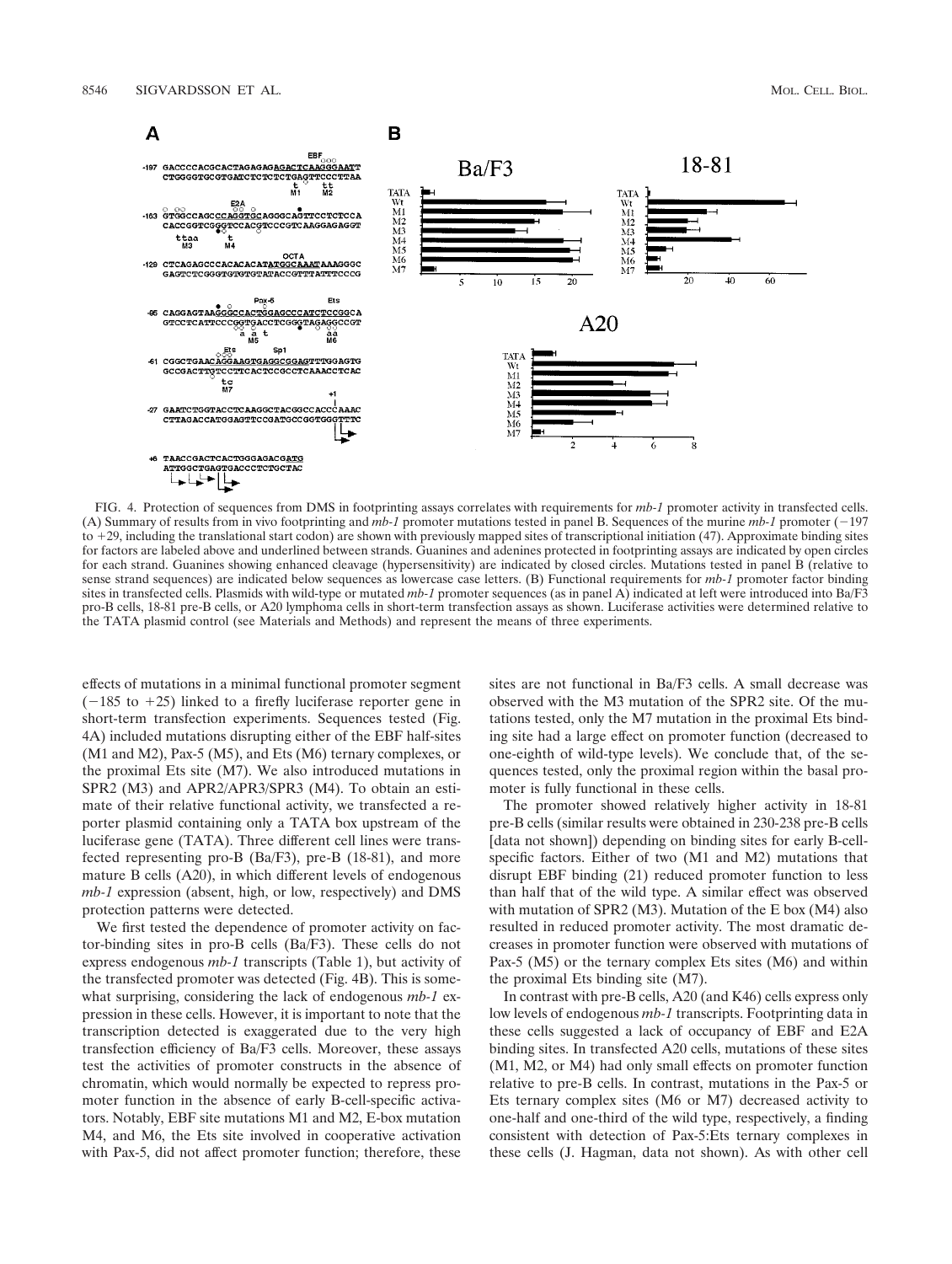

FIG. 5. Expression and DNA-binding activities of E2A, EBF, and Pax-5 proteins in cell lines. (A) Western analysis of protein expression in representative cell lines. Similar numbers of Ba/F3 pro-B, 18-81 pre-B, A20 lymphoma, or S194 plasmacytoma cells were lysed, and proteins were electrophoresed on SDS-PAGE gels. Proteins were Western blotted and probed with antibodies specific for E2A, EBF, or Pax-5. (B) EMSA analysis of Oct-1, Pax-5, E2A, and EBF DNAbinding activities in B-cell line nuclear extracts. Binding of similar amounts of nuclear extract proteins was tested by using <sup>32</sup>P-labeled probes.

lines, the greatest effects were observed with mutation of the proximal region Ets binding site (M7), which decreased promoter function to 7% of that of the wild type. We conclude that EBF and E2A play a lesser role in activating the *mb-1* gene in these cells, whereas Pax-5:Ets ternary complexes are important for promoter function.

Functional data from transfection assays suggest that early B-cell-specific factors may be present at different levels in B cells representing different stages of development. Therefore, we performed Western blotting analyses of cell extracts obtained from similar numbers of Ba/F3 pro-B, 18-81 AMuLVtransformed pre-B, K46 lymphoma, and S194 plasmacytoma cells with specific antibodies to quantitate relative concentrations of E2A, EBF, and Pax-5 proteins (Fig. 5A). Concentrations of E2A proteins varied over a two- to threefold range, with higher expression observed in Ba/F3 and 18-81 cells. In contrast, 18-81 cells expressed high levels of EBF, whereas the other cell lines expressed only low levels of this factor. Pax-5 was not detected in Ba/F3 or S194 cells, but similar amounts were detected in 18-81 and K46 cells (and A20 cells, data not shown). Next, we performed EMSA with Pax-5-, EBF-, or E2A-specific probes to assess the levels of functional DNAbinding proteins in nuclear extracts derived from these cells (Fig. 5B). As a control, we detected similar levels of Oct-1



FIG. 6. EBF and E47 synergistically activate the *mb-1* promoter in transfected HeLa cells. Luciferase reporter plasmids with wild-type or mutated promoters were cotransfected with plasmids for expression of full-length murine EBF, full-length hamster E47 (Pan-1), or E47(407- 649) as indicated below. The distal promoter, which lacks *mb-1* promoter sequences upstream of the *NdeI* site (at  $-112$ ; deleted sequences include the EBF and E2A binding sites) was tested by itself or with coexpressed EBF and E47. All values were normalized to cotransfected *Renilla* luciferase activity and represent the means of four experiments.

binding to an octamer site with each extract. In support of the Western data, binding of the Pax-5 probe was similar with 18-81 or K46 extracts but was not detected with Ba/F3 or S194 extracts. EBF binding was only significantly detected with 18-81 extracts. In contrast with detection in Western assays, binding of E2A proteins (as BCF-1 [2, 23, 43]) was only detected in 18-81 cells, suggesting that the protein is functional only in the pre-B-cell line (the faster-migrating band detected with S194 cell extracts does not react with anti-E2A antibodies). Overall, patterns of protection observed in footprinting assays (Fig. 1 and 2), detection of proteins in Western blots (Fig. 5A), and detection of functional DNA-binding activities in EMSA (Fig. 5B), are consistent with active E2A proteins in pre-B cells and posttranslational inhibition at other stages of B-cell development (33, 40). In summary, differences in the expression of EBF and Pax-5 were detected that may account for the relative contributions of their binding sites to *mb-1* promoter activity in cells at different stages of differentiation.

**Synergistic activation and binding of the** *mb-1* **promoter by EBF and E47.** The proximity of E2A and EBF binding sites in the *mb-1* promoter suggested that they functionally interact on this control module. To this end, we cotransfected HeLa epithelial cells with vectors for expression of full-length EBF and/or the *E2A*-encoded E47 protein together with *mb-1* promoter/luciferase reporter plasmids. As shown in Fig. 6, EBF activated the promoter fivefold by itself, while full-length E47 activated the promoter 2.5-fold. However, coexpression of these two activators synergistically increased *mb-1* transcription by 22-fold. Expression of the bHLH DNA-binding domain of E47 (residues 407 to 649) with EBF also activated the promoter synergistically but to a lesser degree (15-fold) than did full-length E47. This result is explained by the presence of potent activation domains in EBF, which appear to be sufficient for promoter activation in the absence of activation domains of E47. As a control, deletion of the distal region of the promoter (upstream of  $-112$ ), including EBF and E-box bind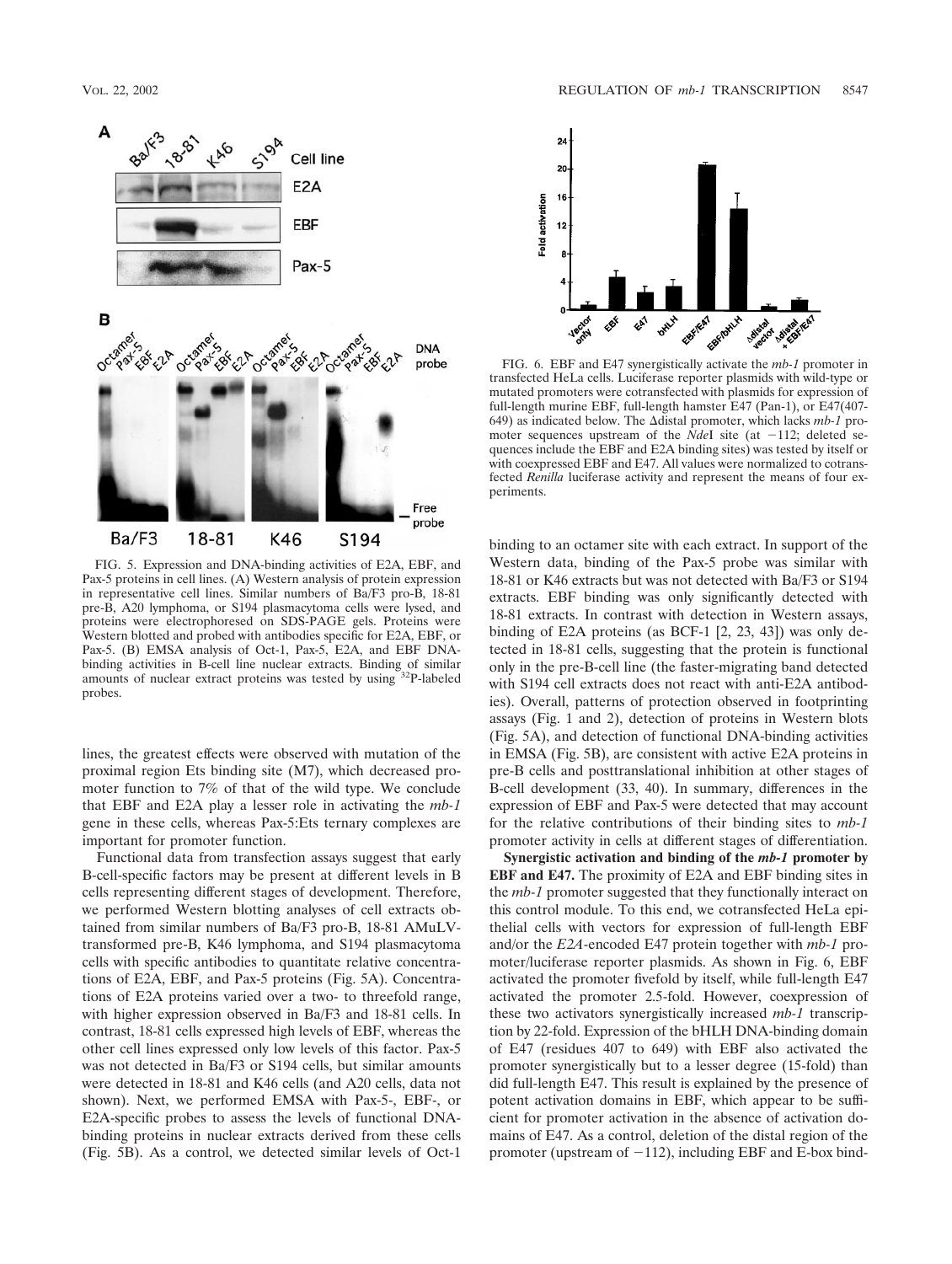ing sites resulted in the nearly complete loss of transactivation by EBF and E47.

To address whether synergistic activation by EBF and E47 is a function of cooperative binding to the promoter, we performed EMSA to measure binding by recombinant EBF (residues 25 to 429) in the absence or presence of recombinant E47 DNA-binding domain (amino acids 518 to 649). As shown in Fig. 6, increasing amounts of EBF resulted in a single band at lower concentrations (lanes 2 to 4), and a slower-migrating band indicative of higher-order multimers (17) at higher concentrations (EBFx4 in lane 5). Binding of EBF was not affected by the addition of a 1,000-fold excess of E2A binding sites (lane 6). In lanes 7 to 12, the binding of similar concentrations of EBF was tested in the presence of a constant amount of E47 (E47 DBD). At higher concentrations of EBF (lane 11), an additional band was detected that migrated slightly faster than that observed for EBFx4. This band was selectively competed for by excess E2A binding sites, as was the binding of the E47 DBD itself (lane 12). We conclude that, although EBF and E47 each bind the promoter independently, binding by these proteins is at best weakly cooperative. Weak cooperativity between these proteins may explain the synergistic activation of the promoter by these proteins in transfected cells. However, other factors, including proteins that bind the SPR2 site, coactivators, etc., may enhance their functional synergy in vivo.

**DNA microarray analysis of regulatory factor and B-cellspecific target gene expression.** Binding of the *mb-1* promoter by three cell type-specific factors suggests their combinatorial regulation of its function in early B cells. To establish a functional hierarchy of these genes with regard to their abilities to regulate *mb-1* transcription, we performed microarray analysis to simultaneously measure RNA levels from the *mb-1* gene and other genes of interest. Data were generated by hybidization of cRNA samples generated from cell lines, including Ba/F3 pro-B cells (three different subclones), pre-B cells 70Z/3, 18-81, 230-238, and 40E1, immature WEHI-231 cells, and later-stage B cells A20, K46, and M12, to Affymetrix chips. The data were then used to investigate how differences in expression levels of transcription factors and other early B-cellspecific genes relate to levels of *mb-1* transcripts. The genes were selected based on their suggested ability to direct *mb-1* transcription, or potential for coordinated biological functions with the *mb-1*-encoded protein, Iga. Data were normalized to mean zero and standard deviation one for calculation of the Pearson correlation coefficient (*R*) between *mb-1* and other genes (see Materials and Methods). In this analysis, a value of  $R = 1$  indicates a perfect positive correlation between levels of expression of *mb-1* and a second gene (or itself), whereas  $R =$ 0 suggests no correlation. A value of  $R = -1$  would indicate a perfect negative correlation.

Table 2 shows correlation coefficients obtained from analysis of microarray data. *R* values were determined between pairs of determinations, with one always equal to levels of *mb-1* expression (therefore, *mb-1* is reported on the table as "1"). Notably, the greatest positive correlation was observed between levels of  $mb-1$  and  $ebf1$  transcripts ( $R = 0.980$ ). Although  $mb-1$  transcripts did not correlate with *E2A* transcripts  $(R = -0.120)$ , E2A proteins are primarily regulated posttranslationally. However, the greatest negative correlation was observed between *mb-1* and transcripts encoding Id1, a competitive repressor of

TABLE 2. DNA microarray analysis of gene expression in B-cell lines

| Gene | Correlation<br>coefficient $(R)^a$ |
|------|------------------------------------|
|      |                                    |
|      | 0.980                              |
|      | 0.797                              |
|      | 0.786                              |
|      | 0.666                              |
|      | 0.571                              |
|      | 0.514                              |
|      | 0.311                              |
|      | 0.254                              |
|      | 0.227                              |
|      |                                    |
|      |                                    |
|      |                                    |
|      |                                    |
|      |                                    |
|      |                                    |

 $a$  Pearson correlation coefficients  $(R)$  were determined by using data obtained from 12 different measurements (see Materials and Methods). Each value was determined for expression of each test gene versus *mb-1* for cell lines as shown. Calculations were carried out using the *R* statistical computing package (http:// www.r-project.org/).

E2A proteins  $(R = -0.597)$ . A relatively high correlation, but lower than that of *ebf1*, was observed between *mb-1* and *pax-5* transcripts  $(R = 0.666)$ . Expression of other factors was all significantly less related to *mb-1* and *ebf1*. Of other B-cellspecific target genes,  $blnk$  (0.786) and *B29* ( $R = 0.797$ ) showed high positive correlations with *mb-1*, suggesting that they are partially coregulated. In contrast, only a very low correlation was observed between *mb-1* and *blk*, suggesting that these genes are differentially regulated.

# **DISCUSSION**

**Multiple factors collaborate to regulate** *mb-1* **transcription.** In this report, we show that *mb-1* transcription correlates with occupancy of multiple promoter binding sites by factors in vivo. Using in vivo footprinting, we identified at least six factor binding sites and showed their importance for transcription in early B cells. Each of the sequences protected from DMS modification in intact cells contributed to promoter function in a cell type-specific manner, as evidenced by decreased activity of mutated promoters in short-term transfection assays. These data are supported by Western and EMSA analysis of proteins in representative cell lines, which showed that levels of EBF and Pax-5 proteins in cells correlate with protection of their binding sites in footprinting assays and requirements for these sites in *mb-1* promoter function. DNA microarray experiments identified a very close correlation between *mb-1* and EBF expression. Thus, the data suggest that *mb-1* promoter function is most directly regulated by levels of EBF, but all three factors are important for high level *mb-1* transcription in early B cells. At later stages of development, decreased levels of expression are mediated by Pax-5:Ets ternary complexes in the absence of EBF and E2A activity.

Other data detected important roles for other regulatory sites but also suggest a need to reevaluate the roles of sites identified in previous studies. Mutation of the proximal Ets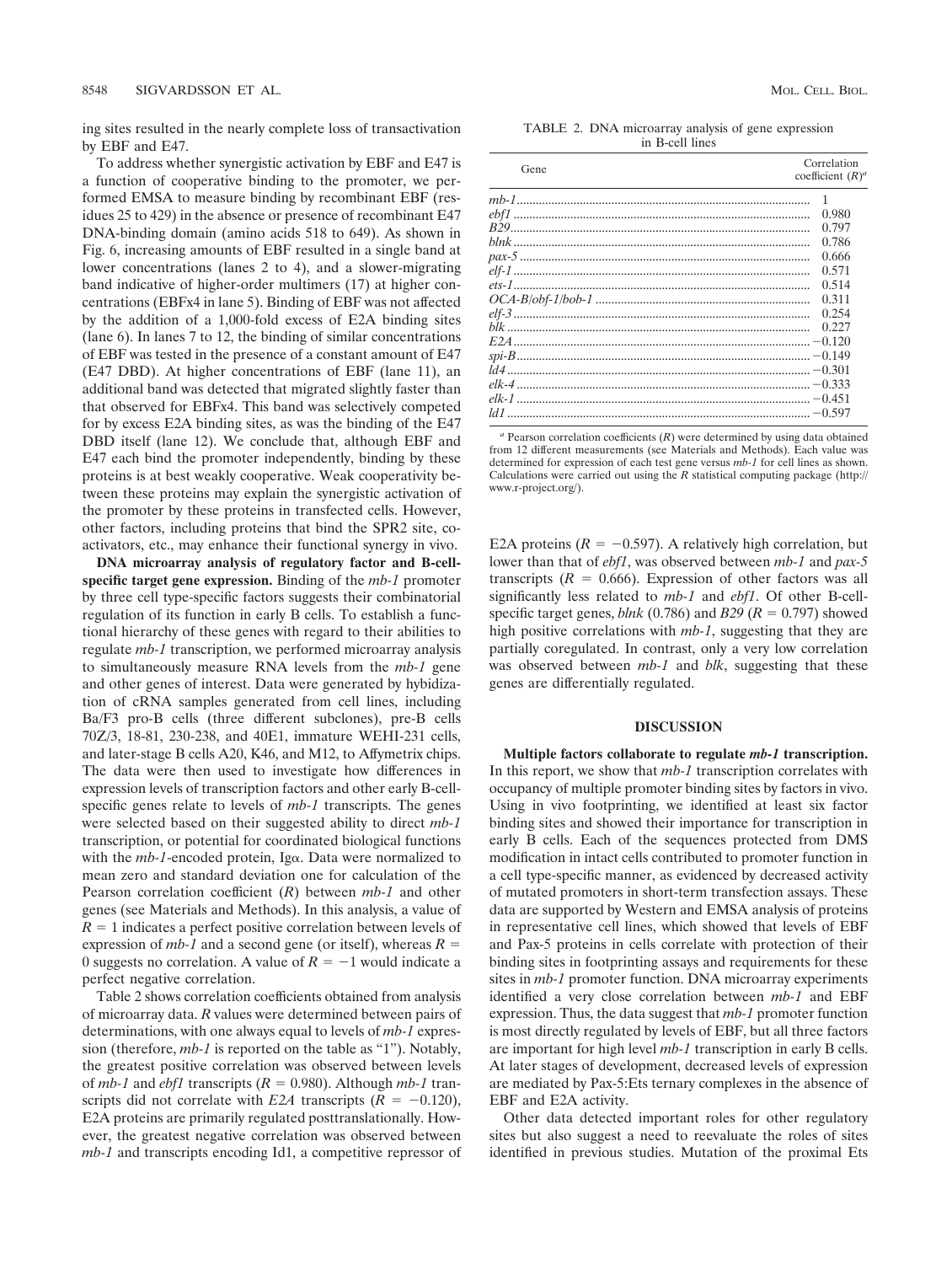binding site greatly reduced functional promoter activity in all three cell types tested in our transfection studies. In previous studies, mutation of this site greatly decreased promoter activity (47). The sequence 5'-CAGGAAGT comprising the Ets site is perfectly conserved between mice, human, and cattle (16, 47, 53). We conclude that this site is crucial for basal activity of the promoter. Nearby, another factor binding site was identified previously just downstream of the proximal Ets binding site (47). The site binds Sp1 in vitro, and its mutation reduced functional promoter activity in transfected cells. Methylation interference assays detected contacts with the underlined residues in the guanine-rich site 5'-GAGGCGGAG; however, we did not observe protection of these sequences from DMS in intact B cells. The Sp1 site is not well conserved between *mb-1* promoters of mice and humans (5-AGGGTG GGG [16]), which may reflect a lack of functional conservation. Similarly, we did not obtain evidence for occupancy of the octamer-like sequence identified as a potential target site for Oct-1/Oct-2 proteins (28).

**Cooperation between EBF and E2A proteins.** Here, we showed that in addition to EBF and Pax-5, transcriptional activity of the *mb-1* promoter is critically dependent on binding of bHLH proteins encoded by the *E2A* gene. The data are supported by studies in the laboratory of Y. Zhuang, who has detected occupancy of the *mb-1* promoter by E2A proteins in vivo by chromatin immunoprecipitation (Y. Zhuang, unpublished data). The *mb-1* promoter E box (5'-CAGGTGCA) is perfectly conserved between mice, humans, and cattle, suggesting its importance for regulating transcription (16, 47, 53). In vivo footprinting data suggest that EBF, E2A (it is not possible to determine which combination of homo- or heterodimers binds the promoter in vivo), and additional factors bind the promoter as part of higher-order complexes in pre-B cells. EBF and E2A (E47) synergistically activate the promoter in HeLa cells, however, another protein may assist EBF and E2A with assembly of ternary complexes, which is only weakly cooperative in vitro (Fig. 7).

The binding of E2A proteins to the promoter contributes additional transcription activation domains and may provide chromatin remodeling functions required for activation of the promoter. Recent studies showed that the conserved LDFS motif in the AD1 domain of these proteins recruits the SAGA histone acetyltransferase (HAT) complex (30). Thus, binding of the promoter by E2A proteins may contribute HAT activity for early events required for activation of *mb-1* transcription. EBF also contains multiple activation domains (19) and was shown to alter the higher-order chromatin structure of one target gene  $(\lambda 5)$  in a dose-dependent fashion (27). Similar functions of these proteins may be necessary for activation of the *mb-1* gene.

Synergy between EBF and E2A controls the expression of multiple genes in early B cells. EBF- and E2A-deficient mice each lack normal B cells and exhibit a developmental block early in B-cell differentiation (4, 26). Synergy between EBF and E2A was inferred by studies in  $E2A^{+/-}ebf1^{+/-}$  heterozygous null mice, which exhibited decreased B lymphopoiesis at a later stage than that observed with either homozygous null phenotype (37).  $E2A^{+/-}ebf1^{+/-}$  mice show reduced levels of *mb-1*, *5*, *VpreB*, *RAG1*, *RAG2*, *pax-5*, *CD19*, and *Lymphoid Enhancer Factor 1* (*LEF-1*) transcripts, with slightly reduced



FIG. 7. DNA binding by EBF and E47. EMSA was performed by using a labeled *mb-1* promoter probe  $(-183 \text{ to } -140)$ , recombinant EBF(24-429), and recombinant E47(518-649) as indicated above. EBFx4 indicates a higher-order complex of EBF homodimers, likely tetramers (17). EBF:E47 indicates a band that appears only when EBF and E47 are combined. We included 1,000-fold excess oligonucleotides comprising the  $\mu$ E5 E2A binding site in lanes 6 and 12.

expression of *B29* and *E12*. Reduced expression appears to be due to the lower frequency of expressing cells, which could reflect decreased cell proliferation or survival but could also reflect the inability of reduced levels of EBF and E2A proteins to efficiently remodel target gene chromatin.

In further support of their functional interactions in vivo, E2A and EBF can activate target genes in nonlymphoid cells. *5* and *VpreB* were activated in Ba/F3 pro-B cells by EBF and "forced dimers" of E47 (45), and recent studies suggest that these proteins activate *mb-1* transcription in HeLa cells (M. Sigvardsson, unpublished observations). In addition to our studies of the *mb-1* promoter, evidence was obtained for cooperative assembly of EBF:E47 ternary complexes on the  $\lambda$ 5 (37, 44) and VpreB (15) promoters. The molecular basis for these interactions is not understood, but synergism between the factors on the  $\lambda$ 5 promoter involves template-dependent assembly of complexes requiring their respective DNA-binding and dimerization domains (44).

**Combinatorial control of** *mb-1* **transcription.** Our experiments suggest that EBF, E2A, and Pax-5:Ets ternary complexes collaborate for efficient transcription of the *mb-1* gene in early B cells. Coordinate detection of occupied factor binding sites suggests that these factors assemble higher order structures, or "enhanceosomes" on the promoter similar to those reported on the interferon beta promoter and T-cell receptor  $\alpha$  enhancer regions (14, 46). We propose that, together with binding of other factors, coordinated occupancy of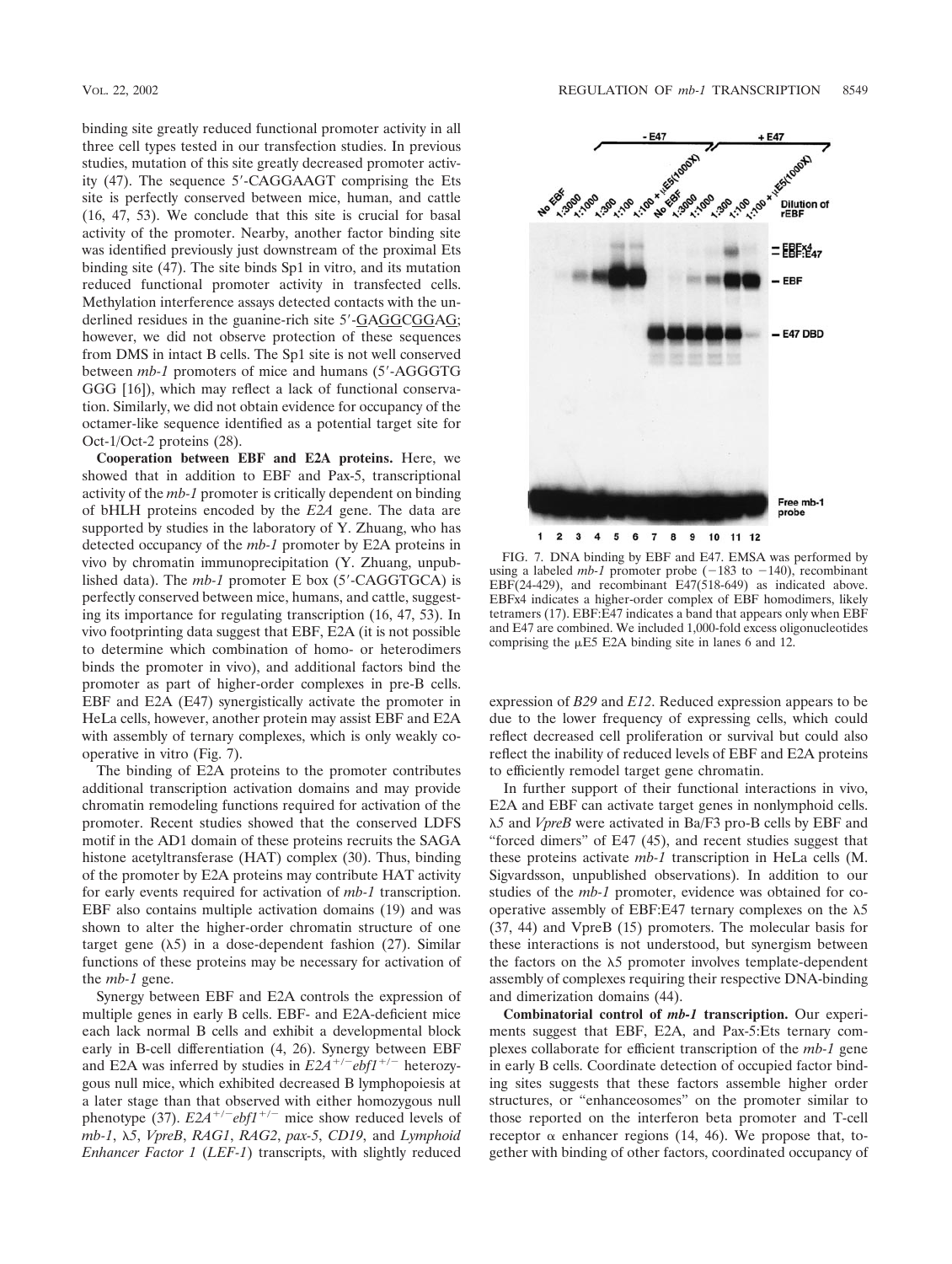the three early B cell-specific factor binding sites results in the stabilization of factor binding and enhanced recruitment of coactivators, etc., that mediate transcriptional activation.

In contrast with pre-B cells, lymphoma cells (A20 and K46) with germinal center B cell phenotypes ( $IgG^+$  MHC class  $II^+$  $CD23^+$  M17<sup>+</sup>) showed little if any evidence of binding to the distal region EBF and E2A sites. Reduced but significant protection was detected at Pax-5:Ets ternary complex sites. Detection of Pax-5:Ets site footprints, but not distal region footprints, correlated well with the functional requirements for Pax-5:Ets but not EBF or E2A sites in transfected A20 cells and with levels of EBF (low), E2A (low), and Pax-5 (high) proteins in these cells. Taken together, these data suggest that EBF and E2A may be less important than Pax-5 for regulating low-level *mb-1* transcription at later stages of development. In this regard, it will be interesting to determine whether normal germinal center B cells, which undergo immunoglobulin heavychain class switching and affinity maturation of antibody genes, use similar mechanisms to downregulate *mb-1* transcription. Experiments with normal B-cell populations need to be performed to confirm this hypothesis.

DNA microarray analysis suggests that EBF may be the most crucial for initiating assembly of tissue-specific promoter complexes. *mb-1* transcription most closely reflects levels of *ebf1* transcripts ( $R = 0.980$ ), whereas other potential regulators (e.g., *pax-5*) correlated less well with *mb-1* transcripts. It is not possible to accurately assess the level of functional E2A proteins by this method, which is controlled posttranslationally by Id proteins in a developmental stage-specific manner (reviewed in reference 31). However, the greatest negative correlation was observed between *mb-1* and *Id1*, a dominantnegative regulator of E2A protein function. These data further imply that *mb-1* transcription is critically dependent on two factors, EBF and E2A.

We propose that *mb-1* transcription requires E2A and EBF for its initial activation, but transcription is increased through the binding of Pax-5 and its Ets partners. This hypothesis is supported by studies of Pax-5-deficient mice, which show reduced but significant expression of the *mb-1* gene (35). The requirement for coexpression of EBF, E2A, and Pax-5 may prevent transcription of *mb-1* in other tissues that express related proteins (i.e., Pax-2 and Pax-8). We currently do not know how these proteins mediate each others binding to target genes in vivo, but the functional contributions of these proteins for chromatin remodeling, assembly of functional higher order complexes, and other requirements for promoter activation will be important areas for future study.

### **ACKNOWLEDGMENTS**

We thank Holly Maier and Arthur Gutierrez-Hartmann for critically reading the manuscript and Yuan Zhuang for sharing unpublished data. We gratefully thank Peter Engler, Ursula Storb, Kathryn Calame, Rudolf Grosschedl, and Marian Koshland for providing cell lines. We acknowledge the helpful advice of Umarani Pugazhanthi with primer design for real-time PCR, Philippa Marrack and Brad Swanson for providing instrumentation and advice on the detection of  $\beta$ -actin transcripts, and Scott McNeff and Boyd Jacobson for help with illustrations.

M.S. thanks The Swedish Cancer Foundation and the Swedish Science Council (VR) for their generous support of this work. D.R.C. was the recipient of a Fellowship from the Cancer League of Colorado, Inc., and is supported by National Institutes of Health training grant T32 AI00048. D.F. is supported by funds from NJMRC. J.H. is supported by grants from the National Institutes of Health (R01 AI37574 and P01 AI22295) and also thanks the Monfort Family Foundation, the Cancer League of Colorado, Inc., and the Rocky Mountain Chapter of the Arthritis Foundation for their generous support.

#### **REFERENCES**

- 1. **Alt, F. W., N. Rosenberg, R. J. Casanova, E. Thomas, and D. Baltimore.** 1982. Immunoglobulin heavy chain class expression and class switching in a murine leukemia cell line. Nature **296:**325–331.
- 2. **Aronheim, A., R. Shiran, A. Rosen, and M. D. Walker.** 1993. Cell-specific expression of helix-loop-helix transcription factors encoded by the E2A gene. Nucleic Acids Res. **21:**1601–1606.
- 3. **Ausubel, F. M., R. Brent, R. E. Kingston, D. D. Moore, J. G. Seidman, J. A. Smith, and K. Struhl.** 1995. Current protocols in molecular biology. John Wiley & Sons, Inc., New York, N.Y.
- 4. **Bain, G., E. C. Maandag, D. J. Izon, D. Amsen, A. M. Kruisbeek, B. C. Weintraub, I. Krop, M. S. Schlissel, A. J. Feeney, M. van Roon, M. van der Valk, H. P. J. te Reile, A. Berns, and C. Murre.** 1994. E2A proteins are required for proper B cell development and initiation of immunoglobulin gene rearrangements. Cell **79:**885–892.
- 5. **Beckmann, H., L. K. Su, and T. Kadesch.** 1990. TFE3: a helix-loop-helix protein that activates transcription through the immunoglobulin enhancer muE3 motif. Genes Dev. **4:**167–179.
- 6. **Blackwell, T. K., and H. Weintraub.** 1990. Differences and similarities in DNA-binding preferences of MyoD and E2A protein complexes revealed by binding site selection. Science **250:**1104–1110.
- 7. **Christoph, T., R. Rickert, and K. Rajewsky.** 1994. M17: a novel gene expressed in germinal centers. Int. Immunol. **6:**1203–1211.
- 8. **Feldhaus, A., D. Mbangkollo, K. Arvin, C. Klug, and H. Singh.** 1992. BlyF, a novel cell-type- and stage-specific regulator of the B-lymphocyte gene *mb-1*. Mol. Cell. Biol. **12:**1126–1133.
- 9. **Ferna´ndez, L. A., M. Winkler, and R. Grosschedl.** 2001. Matrix attachment region-dependent function of the immunoglobulin  $\mu$  enhancer involves histone acetylation at a distance without changes in enhancer occupancy. Mol. Cell. Biol. **21:**196–208.
- 10. **Fitzsimmons, D., W. Hodsdon, W. Wheat, S.-M. Maira, B. Wasylyk, and J. Hagman.** 1996. Pax-5 (BSAP) recruits Ets proto-oncogene family proteins to form functional ternary complexes on a B-cell-specific promoter. Genes Dev. **10:**2198–2211.
- 11. **Fitzsimmons, D., R. Lutz, W. Wheat, H. M. Chamberlin, and J. Hagman.** 2001. Highly conserved amino acids in Pax and Ets proteins are required for DNA binding and ternary complex assembly. Nucleic Acids Res. **29:**4154– 4165.
- 12. **Garrity, P. A., and B. Wold.** 1992. Effects of different DNA polymerases in ligation-mediated PCR: enhanced genomic sequencing and in vivo footprinting. Proc. Natl. Acad. Sci. USA **89:**1021–1025.
- 13. **Garvie, C. W., J. Hagman, and C. Wolberger.** 2001. Structural studies of Ets-1/Pax-5 complex formation on DNA. Mol. Cell **8:**1267–1276.
- 14. **Giese, K., C. Kingsley, J. R. Kirshner, and R. Grosschedl.** 1995. Assembly and function of a  $TCR\alpha$  enhancer complex is dependent on LEF-1-induced DNA bending and multiple protein-protein interactions. Genes Dev. **9:**995– 1008.
- 15. **Gisler, R., and M. Sigvardsson.** 2002. The human V-preB promoter is a target for coordinated activation by early B cell factor and E47. J. Immunol. **168:**5130–5138.
- 16. **Ha, H., B. L. Barnoski, L. Sun, B. S. Emanuel, and P. D. Burrows.** 1994. Structure, chromosomal localization, and methylation pattern of the human *mb-1* gene. J. Immunol. **152:**5749–5757.
- 17. **Hagman, J., C. Belanger, A. Travis, C. W. Turck, and R. Grosschedl.** 1993. Cloning and functional characterization of early B-cell factor, a regulator of lymphocyte-specific gene expression. Genes Dev. **7:**760–773.
- 18. **Hagman, J., and R. Grosschedl.** 1992. An inhibitory carboxyl-terminal domain in Ets-1 and Ets-2 mediates differential binding of ETS family factors to promoter sequences of the *mb-1* gene. Proc. Natl. Acad. Sci. USA **89:** 8889–8893.
- 19. **Hagman, J., M. J. Gutch, H. Lin, and R. Grosschedl.** 1995. EBF contains a novel zinc coordination motif and multiple dimerization and transcriptional activation domains. EMBO J. **14:**2907–2916.
- 20. **Hagman, J., and G. Siu.** 2001. Transcriptional regulation of early B cell development, p. 137–165. *In* J. Locker (ed.), Transcription factors. Bios Scientific Publishers, Ltd., Oxford, United Kingdom.
- 21. **Hagman, J., A. Travis, and R. Grosschedl.** 1991. A novel lineage-specific nuclear factor regulates *mb-1* gene transcription at the early stages of B cell differentiation. EMBO J. **10:**3409–3417.
- 22. **Henthorn, P., M. Kiledjian, and T. Kadesch.** 1990. Two distinct transcription factors that bind the immunoglobulin enhancer  $\mu$ E5/ $\kappa$ 2 motif. Science 247: 467–470.
- 23. **Jacobs, Y., X.-Q. Xin, K. Dorshkind, and C. Nelson.** 1994. Pan/E2A expression precedes immunoglobulin heavy-chain expression during B lymphopoi-